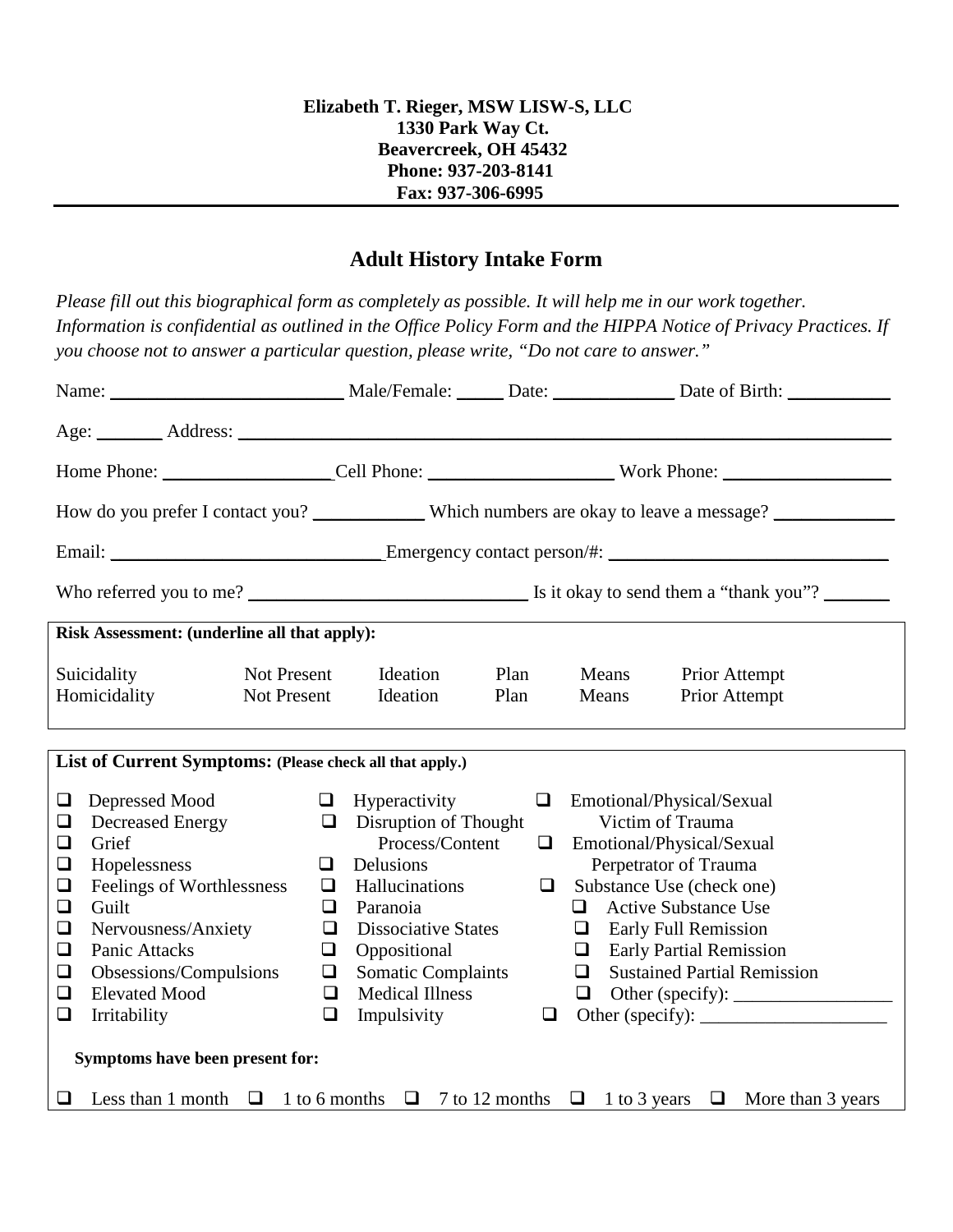| <b>Categories</b>                                                                           | N <sub>0</sub> | <b>Mild</b><br><b>Impairment</b> Impairment | <b>Moderate</b><br>Impairment | <b>Marked</b><br>Impairment | <b>Extreme</b><br><b>Impairment</b> |  |
|---------------------------------------------------------------------------------------------|----------------|---------------------------------------------|-------------------------------|-----------------------------|-------------------------------------|--|
| Marriage/Relationship/Family                                                                | 1              | 2                                           | 3                             | 4                           | 5                                   |  |
| Job/School/ Performance                                                                     | 1              | $\overline{c}$                              | $\mathfrak{Z}$                | 4                           | 5                                   |  |
| Friendship/Peer Relationships<br><b>Financial Situation</b>                                 |                | $\mathbf{2}$<br>$\overline{c}$              | 3<br>3                        | 4<br>4                      | 5<br>5                              |  |
| Hobbies/Interests/Activities                                                                |                | $\overline{c}$                              | 3                             | 4                           | 5                                   |  |
| Physical Health                                                                             |                | $\overline{c}$                              | 3                             | 4                           | 5                                   |  |
| Legal Status (Arrest, Probation)                                                            |                | $\mathbf{2}$                                | 3                             | 4                           | 5                                   |  |
| Activities of Daily Living (Personal                                                        |                | $\overline{2}$                              | 3                             | 4                           | 5                                   |  |
| Hygiene, Bathing, etc.)                                                                     |                |                                             |                               |                             |                                     |  |
| <b>Eating Habits</b>                                                                        |                | 2                                           | 3                             | 4                           | 5                                   |  |
| <b>Sleeping Habits</b><br><b>Sexual Functioning</b>                                         |                | $\overline{c}$<br>$\overline{2}$            | 3<br>3                        | 4<br>4                      | 5<br>5                              |  |
| Ability to Concentrate                                                                      |                | $\sqrt{2}$                                  | 3                             | 4                           | 5                                   |  |
| Ability to Control Temper                                                                   |                | $\overline{2}$                              | 3                             | 4                           | 5                                   |  |
| PROBLEM DESCRIPTION<br>In your own words, what difficulties are you currently experiencing? |                |                                             |                               |                             |                                     |  |
| Was there a specific incident or event which seemed to cause these difficulties to begin?   |                |                                             |                               |                             |                                     |  |
| If so, what? $\qquad \qquad$                                                                |                |                                             |                               |                             |                                     |  |
|                                                                                             |                |                                             |                               |                             |                                     |  |
| How have these attempts worked?                                                             |                |                                             |                               |                             |                                     |  |
|                                                                                             |                |                                             |                               |                             |                                     |  |
|                                                                                             |                |                                             |                               |                             |                                     |  |
|                                                                                             |                |                                             |                               |                             |                                     |  |
| Least helpful?                                                                              |                |                                             |                               |                             |                                     |  |
| <b>FAMILY HISTORY</b>                                                                       |                |                                             |                               |                             |                                     |  |
| By whom were you raised?                                                                    |                |                                             |                               |                             |                                     |  |
|                                                                                             |                |                                             |                               |                             |                                     |  |
|                                                                                             |                |                                             |                               |                             |                                     |  |
|                                                                                             |                |                                             |                               |                             |                                     |  |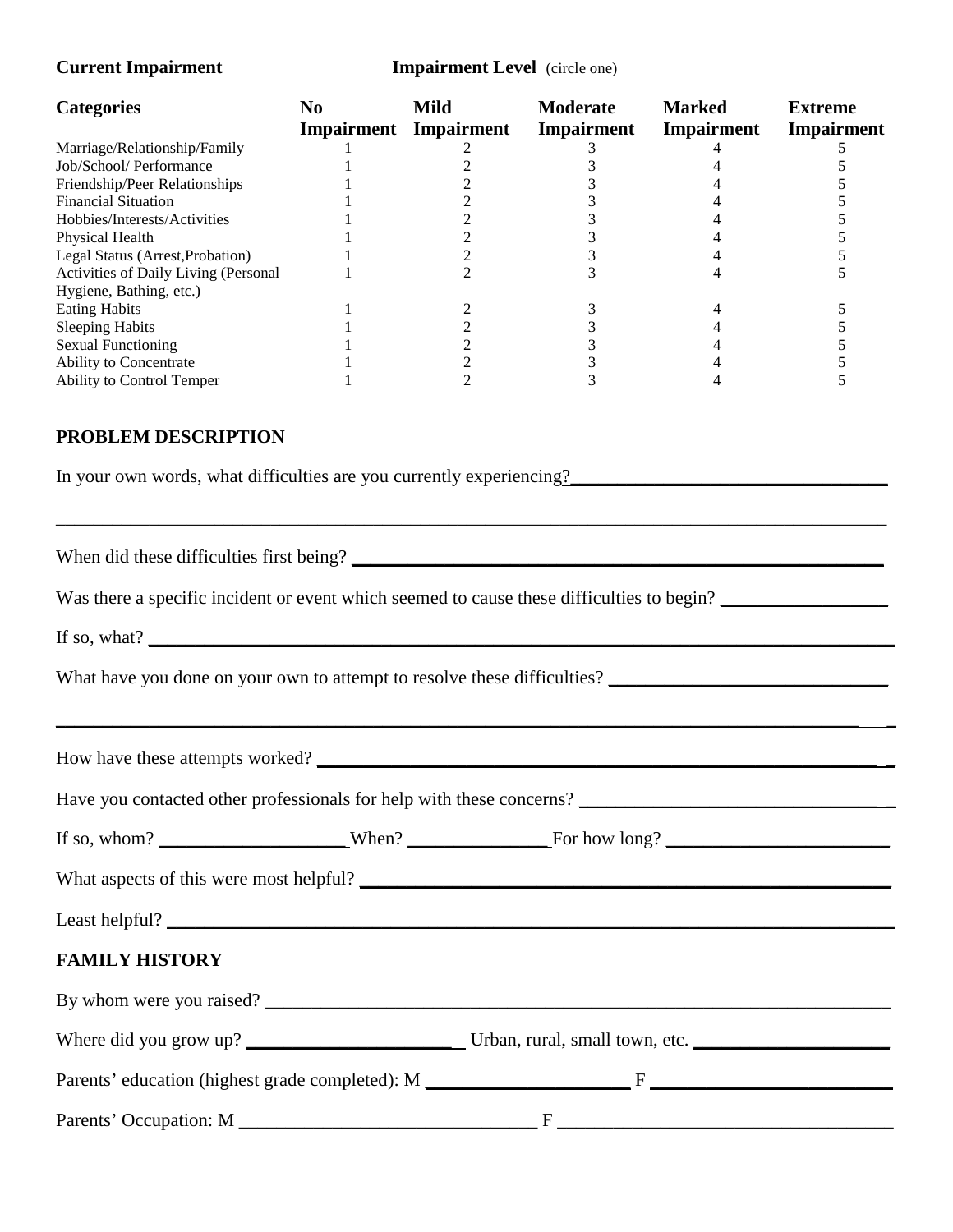Please list all brothers and sisters including first names and their ages, from oldest to youngest, including yourself in the appropriate position: \_\_\_\_\_\_\_\_\_\_\_\_\_\_\_\_\_\_\_\_\_\_\_\_\_\_\_\_\_\_\_\_\_\_\_\_\_\_\_\_\_\_\_\_\_\_\_\_\_\_\_\_\_\_\_\_\_\_\_ \_

 $\mathcal{L}_\mathcal{L} = \{ \mathcal{L}_\mathcal{L} = \{ \mathcal{L}_\mathcal{L} = \{ \mathcal{L}_\mathcal{L} = \{ \mathcal{L}_\mathcal{L} = \{ \mathcal{L}_\mathcal{L} = \{ \mathcal{L}_\mathcal{L} = \{ \mathcal{L}_\mathcal{L} = \{ \mathcal{L}_\mathcal{L} = \{ \mathcal{L}_\mathcal{L} = \{ \mathcal{L}_\mathcal{L} = \{ \mathcal{L}_\mathcal{L} = \{ \mathcal{L}_\mathcal{L} = \{ \mathcal{L}_\mathcal{L} = \{ \mathcal{L}_\mathcal{$ 

Did any of the following happen to you? If yes, indicate the ages(s) at which they took place:

| $\Box$<br>Death of Mother<br>$\Box$<br>❏<br>$\Box$<br>Separation of Parent<br>Parental Divorce<br>❏<br>$\Box$<br>$\Box$ | $\Box$<br>Desertion of Mother<br>Desertion by Father<br>$\Box$<br>$\Box$<br>$\Box$<br>$\Box$<br>Physical Abuse (by whom) $\Box$ Sexual abuse (by whom?) $\Box$ |  |  |  |  |
|-------------------------------------------------------------------------------------------------------------------------|----------------------------------------------------------------------------------------------------------------------------------------------------------------|--|--|--|--|
|                                                                                                                         |                                                                                                                                                                |  |  |  |  |
|                                                                                                                         | Describe your mother's personality and her attitude toward you, past and present:                                                                              |  |  |  |  |
|                                                                                                                         | Describe your father's personality and his attitude toward you, past and present:                                                                              |  |  |  |  |
|                                                                                                                         |                                                                                                                                                                |  |  |  |  |
| <b>CURRENT FAMILY/SIGNIFICANT OTHERS</b>                                                                                |                                                                                                                                                                |  |  |  |  |
|                                                                                                                         | (Please circle all that apply): Single Boyfriend/Girlfriend Engaged Married Separated Divorced Widowed                                                         |  |  |  |  |
|                                                                                                                         |                                                                                                                                                                |  |  |  |  |
|                                                                                                                         | How many times have you been married? _______ Dates of marriages? __________________________________                                                           |  |  |  |  |
|                                                                                                                         |                                                                                                                                                                |  |  |  |  |
| Do you have children not living with you? ______ If yes, list them, why they live elsewhere, and the quality of         |                                                                                                                                                                |  |  |  |  |
|                                                                                                                         | ,我们也不会有什么。""我们的人,我们也不会有什么?""我们的人,我们也不会有什么?""我们的人,我们也不会有什么?""我们的人,我们也不会有什么?""我们的人                                                                               |  |  |  |  |
|                                                                                                                         | Briefly describe the positive qualities or your current marital/romantic relationship(s):                                                                      |  |  |  |  |

 $\_$  , and the contribution of the contribution of the contribution of the contribution of the contribution of  $\mathcal{L}_\text{max}$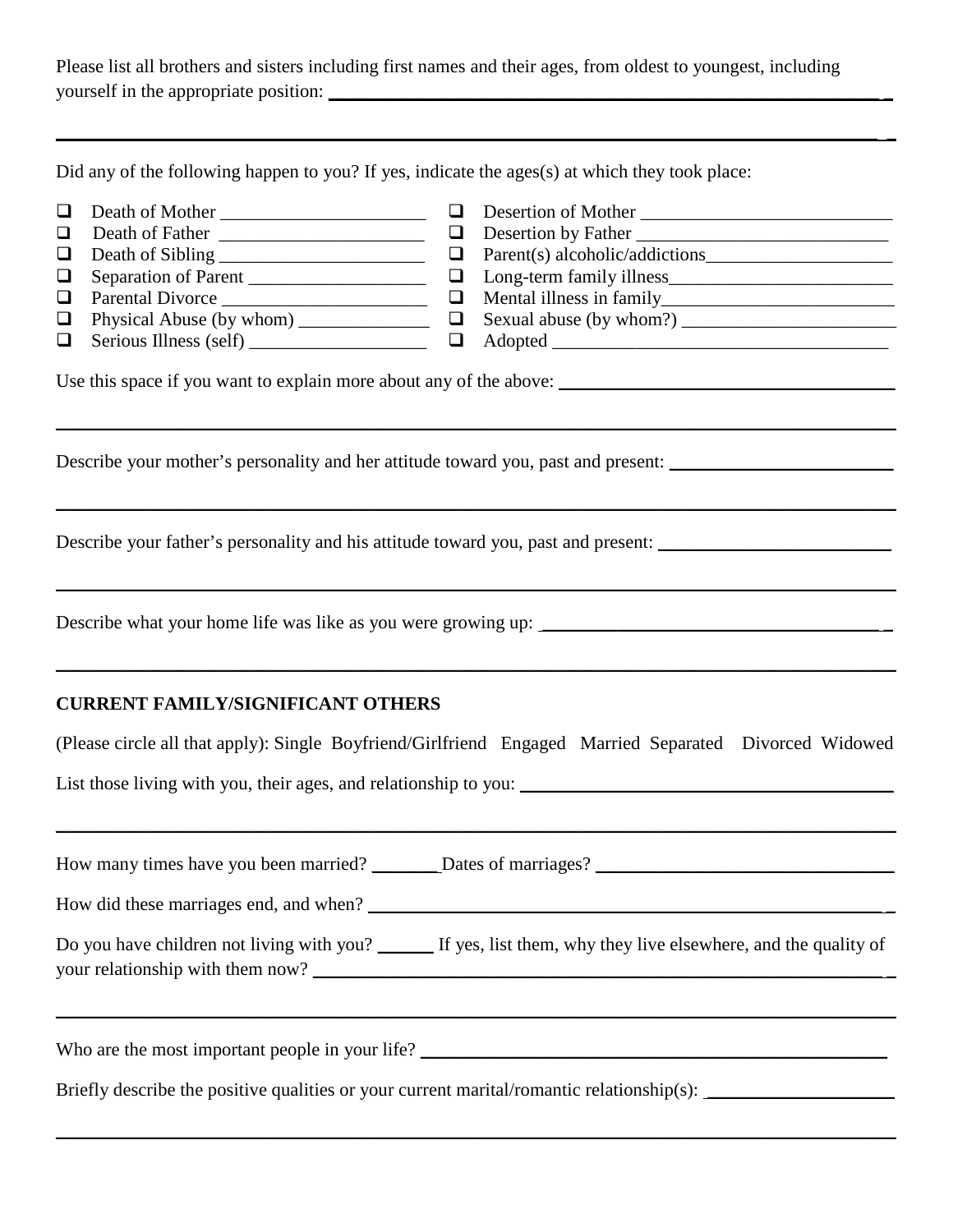If the quality of your sexual relationship(s) is an issue you wish to address in therapy, please indicate below:

| How many people have you dated since the onset of adolescence? __________ Do you think you dated enough<br>before making a commitment to a relationship? _________ Are there other important aspects of your current          |  |
|-------------------------------------------------------------------------------------------------------------------------------------------------------------------------------------------------------------------------------|--|
|                                                                                                                                                                                                                               |  |
| <b>SOCIAL RELATIONSHIPS</b>                                                                                                                                                                                                   |  |
| socially at least once per month? _______ What sorts of activities do you participate in with them? _______                                                                                                                   |  |
| Do you have close friends with whom you can discuss your problems, interests, and concerns?                                                                                                                                   |  |
|                                                                                                                                                                                                                               |  |
| Estimate how many hours per day you spend online (social networking, gaming, browsing, etc.): ___________                                                                                                                     |  |
| Do you feel your technology use is balanced and healthy or could it use improvement? Please explain:<br><u> 1989 - Johann Harry Harry Harry Harry Harry Harry Harry Harry Harry Harry Harry Harry Harry Harry Harry Harry</u> |  |
| MEDICAL/PHYSICAL FUNCTIONING                                                                                                                                                                                                  |  |
| Height: Weight Weight Last Physical Exam: Any abnormal or irregular                                                                                                                                                           |  |
|                                                                                                                                                                                                                               |  |
|                                                                                                                                                                                                                               |  |
|                                                                                                                                                                                                                               |  |
|                                                                                                                                                                                                                               |  |
| Check any of the following you have had:                                                                                                                                                                                      |  |
| $\Box$<br><b>Breathing Problems</b><br>$\Box$<br>Dizziness/Fainting<br>□<br><b>Stroke</b><br><b>High Blood Pressure</b><br><b>Heart Condition</b><br>Diabetes<br>$\Box$<br>$\Box$<br>ப                                        |  |
| Neurological Problems $\Box$ Endocrine Problems<br>Cancer<br>$\Box$<br>$\Box$                                                                                                                                                 |  |
| Pregnancy/Abortion<br>$\Box$ Epilepsy/Convulsion<br>Headaches<br>$\Box$<br>❏<br>❏                                                                                                                                             |  |
| List any surgeries you have had and dates:                                                                                                                                                                                    |  |
|                                                                                                                                                                                                                               |  |
| List any current medical conditions/concerns: ___________________________________                                                                                                                                             |  |

 $\_$  , and the set of the set of the set of the set of the set of the set of the set of the set of the set of the set of the set of the set of the set of the set of the set of the set of the set of the set of the set of th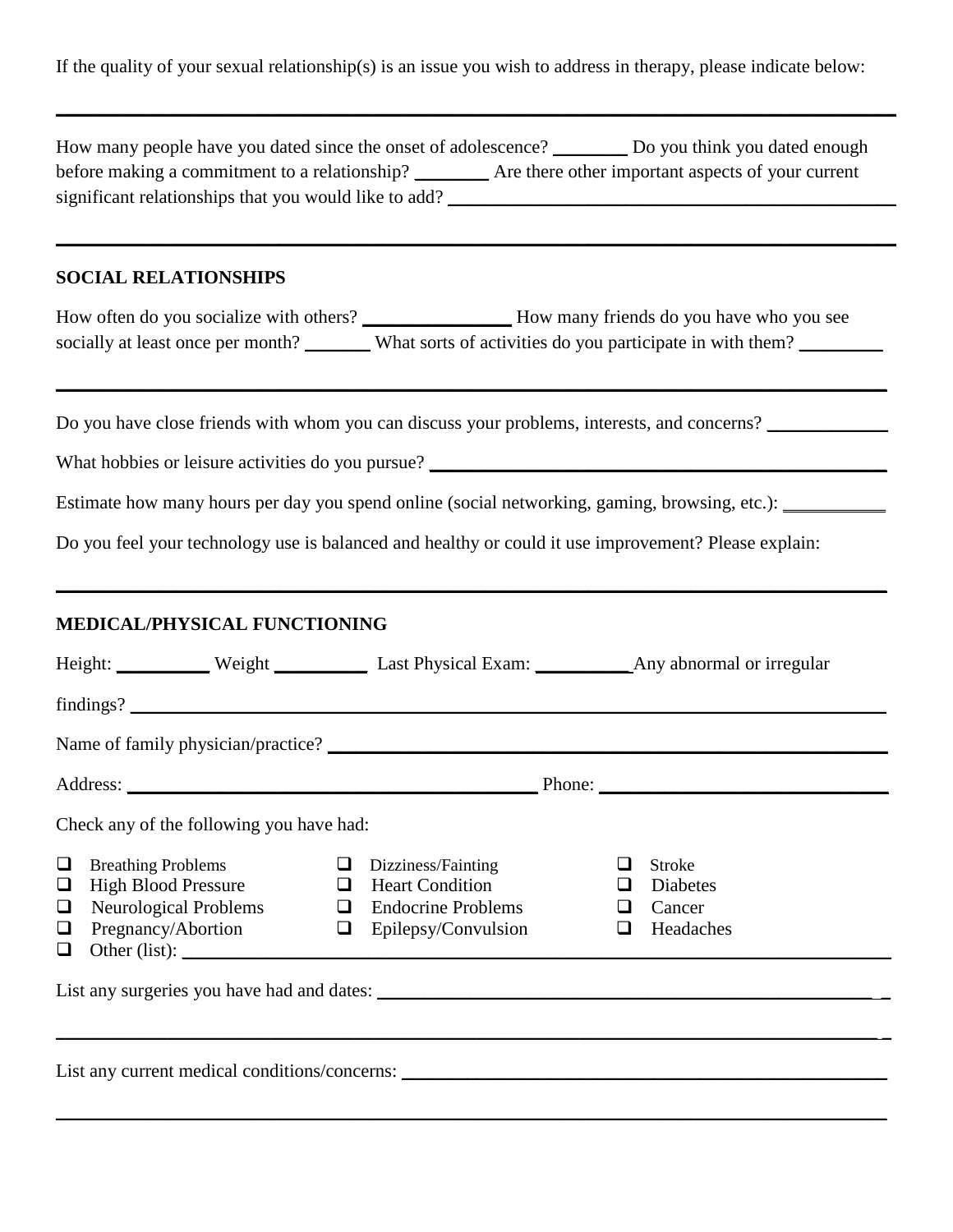List any medication you are currently taking:

| Medication                                                                                                    | Dosage                                         | # times daily | Why prescribed                                                                                                        |
|---------------------------------------------------------------------------------------------------------------|------------------------------------------------|---------------|-----------------------------------------------------------------------------------------------------------------------|
|                                                                                                               |                                                |               |                                                                                                                       |
|                                                                                                               |                                                |               | <u> 1989 - Jan James James Barbara, martxa alemaniar poeta estas política de la provincia de la provincia de la p</u> |
|                                                                                                               |                                                |               |                                                                                                                       |
|                                                                                                               |                                                |               |                                                                                                                       |
| Check those that you currently experiencing:                                                                  |                                                |               |                                                                                                                       |
| Sleep Problems – too much $\Box$ too little $\Box$ early awakening $\Box$ frequent awakening $\Box$<br>$\Box$ | sleepwalking $\Box$ hard to fall asleep $\Box$ |               |                                                                                                                       |
| Eating Problems – too much $\Box$ too little $\Box$ eating when not hungry $\Box$<br>❏                        |                                                |               |                                                                                                                       |
|                                                                                                               |                                                |               |                                                                                                                       |
| <b>MENTAL HEALTH HISTORY</b>                                                                                  |                                                |               |                                                                                                                       |
| issues? ____________ (If no, skip this section)                                                               |                                                |               | Have you ever been treated by a mental health professional or by your physician for emotional or mental health        |
| Name of professional and/or facility, and dates of treatment:                                                 |                                                |               |                                                                                                                       |
|                                                                                                               |                                                |               |                                                                                                                       |
|                                                                                                               |                                                |               |                                                                                                                       |
| May I request your treatment records from them? ________________________________                              |                                                |               |                                                                                                                       |
|                                                                                                               |                                                |               |                                                                                                                       |
|                                                                                                               |                                                |               |                                                                                                                       |
|                                                                                                               |                                                |               |                                                                                                                       |
|                                                                                                               |                                                |               |                                                                                                                       |
|                                                                                                               |                                                |               | Describe any fearful or distressing experiences not previously mentioned: __________________________                  |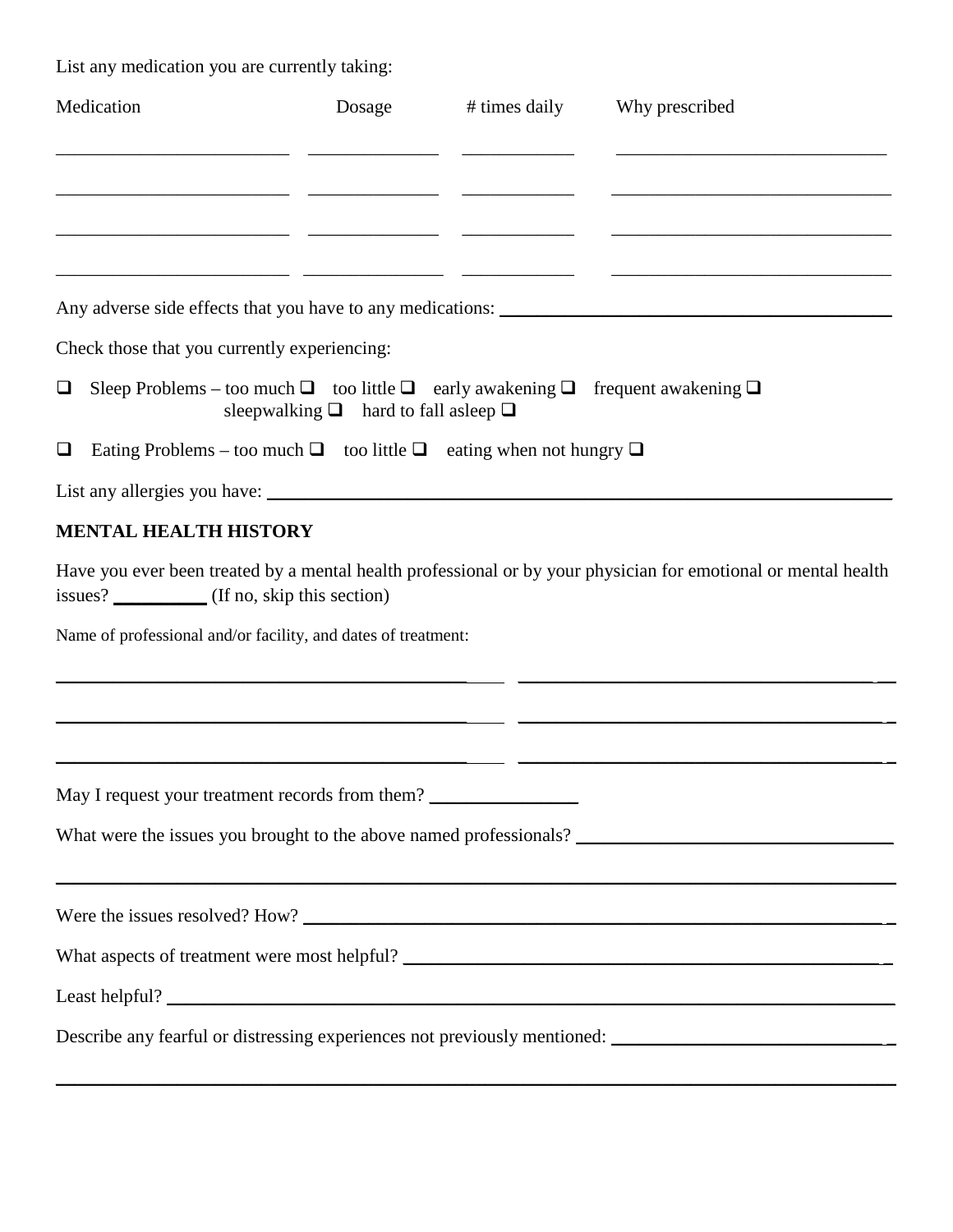## **SUBSTANCE USE AND DEPENDENCY**

How often do you currently use the following substances?

|                                                                                                                  | Daily                      | $3 - 5$               | $1-2$                      | $2 - 3$                          |                            |             |            |
|------------------------------------------------------------------------------------------------------------------|----------------------------|-----------------------|----------------------------|----------------------------------|----------------------------|-------------|------------|
| Beer                                                                                                             | ◻                          | times/week<br>$\Box$  | $\Box$                     | times/week times/month<br>$\Box$ | 1/month<br>❏               | Seldom<br>❏ | Never<br>❏ |
| Wine<br>Marijuana<br>Cocaine                                                                                     | ப<br>❏                     |                       | ❏<br>❏<br>❏                | ❏<br>❏<br>$\Box$                 | ❏<br>❏<br>❏                | ⊔<br>ப<br>ப | ப          |
| Crack<br><b>Barbituates</b><br>Amphetamines                                                                      | ❏<br>❏<br>❏                |                       | ❏<br>❏<br>❏                | $\Box$<br>$\Box$<br>$\Box$       | ❏<br>❏<br>❏                | ❏           |            |
| Tranquilizer<br>Analgesics                                                                                       | $\Box$<br>$\Box$           |                       | ❏<br>❏                     | $\Box$<br>❏                      | ❏<br>❏                     |             |            |
| Heroin<br>Caffeine<br>Other (list)                                                                               | $\Box$<br>$\Box$<br>$\Box$ | $\Box$<br>$\Box$<br>❏ | $\Box$<br>$\Box$<br>$\Box$ | $\Box$<br>$\Box$<br>$\Box$       | $\Box$<br>$\Box$<br>$\Box$ | ப<br>❏<br>❏ | ப<br>❏     |
| Have you ever had job, relationship, financial legal, social, or physical problems as a result of your substance |                            |                       |                            |                                  |                            |             |            |
|                                                                                                                  |                            |                       |                            |                                  |                            |             |            |
| Has anyone in your family been involved in treatment for substance use or dependency? ______________             |                            |                       |                            |                                  |                            |             |            |
|                                                                                                                  |                            |                       |                            |                                  |                            |             |            |
| Have you or others in your family been involved in treatment for substance use or dependency?                    |                            |                       |                            |                                  |                            |             |            |
|                                                                                                                  |                            |                       |                            |                                  |                            |             |            |
|                                                                                                                  |                            |                       |                            |                                  |                            |             |            |
|                                                                                                                  |                            |                       |                            |                                  |                            |             |            |
| <b>BEHAVIORAL ADDICTIONS</b>                                                                                     |                            |                       |                            |                                  |                            |             |            |
| Do you consider yourself to be addicted to activities or behaviors which are not chemical in nature (food,       |                            |                       |                            |                                  |                            |             |            |
|                                                                                                                  |                            |                       |                            |                                  |                            |             |            |
|                                                                                                                  |                            |                       |                            |                                  |                            |             |            |
| EDUCATIONAL/OCCUPATIONAL FUNCTIONING                                                                             |                            |                       |                            |                                  |                            |             |            |
|                                                                                                                  |                            |                       |                            |                                  |                            |             |            |
| Do you consider your occupation fulfilling for you? ________ Are you considering changing jobs? _________        |                            |                       |                            |                                  |                            |             |            |
| Have you had any disciplinary actions against you at work? ________If so, what? ______________________________   |                            |                       |                            |                                  |                            |             |            |
|                                                                                                                  |                            |                       |                            |                                  |                            |             |            |
| List your highest educational achievement: ______ Your grades were: Above average Average Below Average          |                            |                       |                            |                                  |                            |             |            |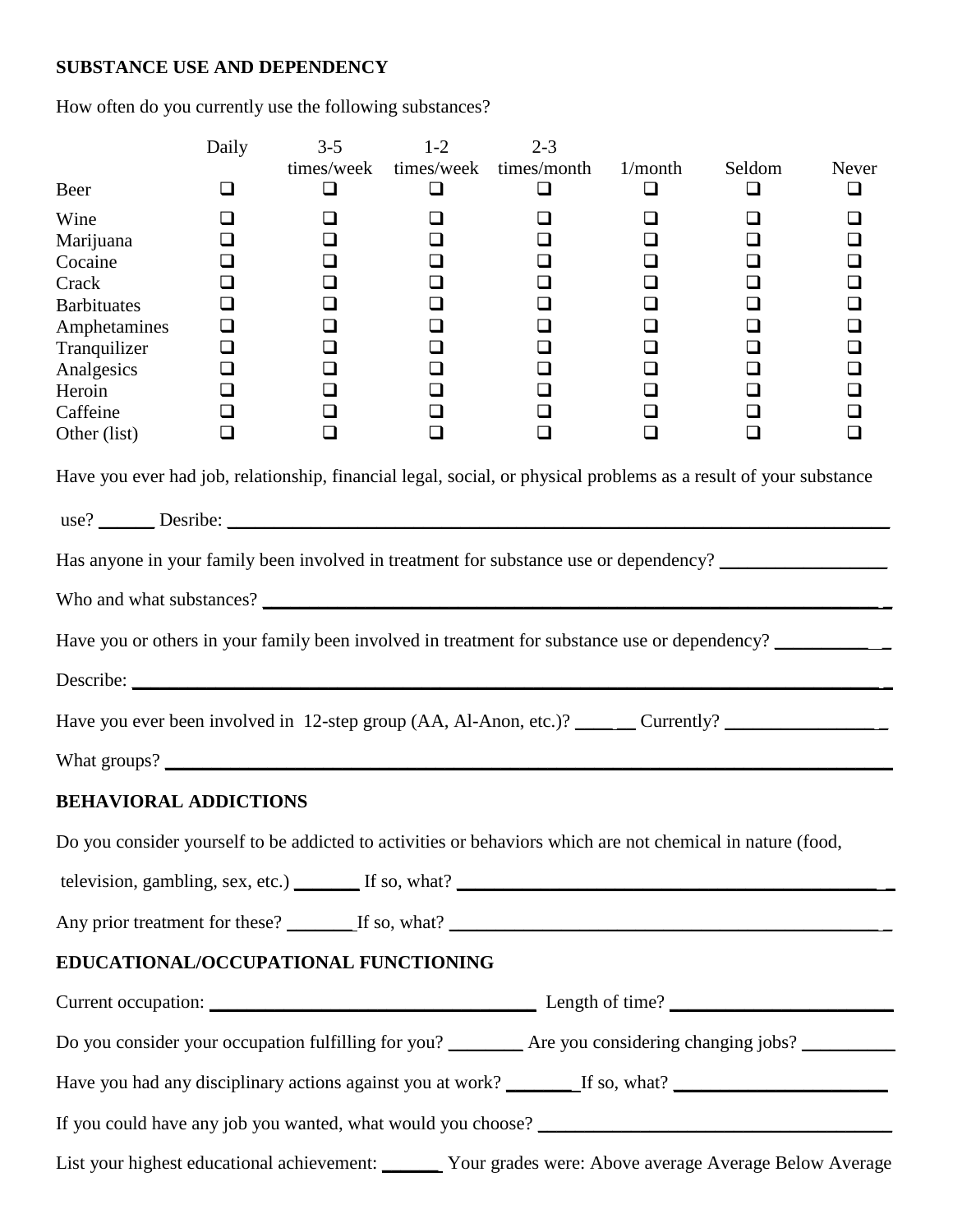| If you left high school before graduation, note the reason: __________________________GED? _________                                                                                                                                                                                                                             |  |
|----------------------------------------------------------------------------------------------------------------------------------------------------------------------------------------------------------------------------------------------------------------------------------------------------------------------------------|--|
| <b>MILITARY HISTORY</b>                                                                                                                                                                                                                                                                                                          |  |
|                                                                                                                                                                                                                                                                                                                                  |  |
|                                                                                                                                                                                                                                                                                                                                  |  |
|                                                                                                                                                                                                                                                                                                                                  |  |
|                                                                                                                                                                                                                                                                                                                                  |  |
| Do you receive compensation for a service disability? ____________Discharge received? ______________                                                                                                                                                                                                                             |  |
| <b>LEGAL HISTORY</b>                                                                                                                                                                                                                                                                                                             |  |
|                                                                                                                                                                                                                                                                                                                                  |  |
|                                                                                                                                                                                                                                                                                                                                  |  |
| Have you been ordered to receive counseling and/or other services as a result of your involvement with the legal                                                                                                                                                                                                                 |  |
|                                                                                                                                                                                                                                                                                                                                  |  |
| <b>SENTENCE COMPLETION</b>                                                                                                                                                                                                                                                                                                       |  |
| Below are a list of partial sentences. Please complete the phrase with the first thought that enters you mind.                                                                                                                                                                                                                   |  |
|                                                                                                                                                                                                                                                                                                                                  |  |
|                                                                                                                                                                                                                                                                                                                                  |  |
| 3. When I was a child, $I_{\text{max}}$ and $I_{\text{max}}$ and $I_{\text{max}}$ are $I_{\text{max}}$ and $I_{\text{max}}$ are $I_{\text{max}}$ and $I_{\text{max}}$ are $I_{\text{max}}$ and $I_{\text{max}}$ are $I_{\text{max}}$ and $I_{\text{max}}$ are $I_{\text{max}}$ and $I_{\text{max}}$ are $I_{\text{max}}$ and $I$ |  |
| 4. What I like best about myself is example and the same state of the state of the state of the state of the state of the state of the state of the state of the state of the state of the state of the state of the state of                                                                                                    |  |
| 5.                                                                                                                                                                                                                                                                                                                               |  |
| 6.                                                                                                                                                                                                                                                                                                                               |  |
|                                                                                                                                                                                                                                                                                                                                  |  |
|                                                                                                                                                                                                                                                                                                                                  |  |
|                                                                                                                                                                                                                                                                                                                                  |  |
|                                                                                                                                                                                                                                                                                                                                  |  |
| 11. I need $\overline{\phantom{a}}$                                                                                                                                                                                                                                                                                              |  |